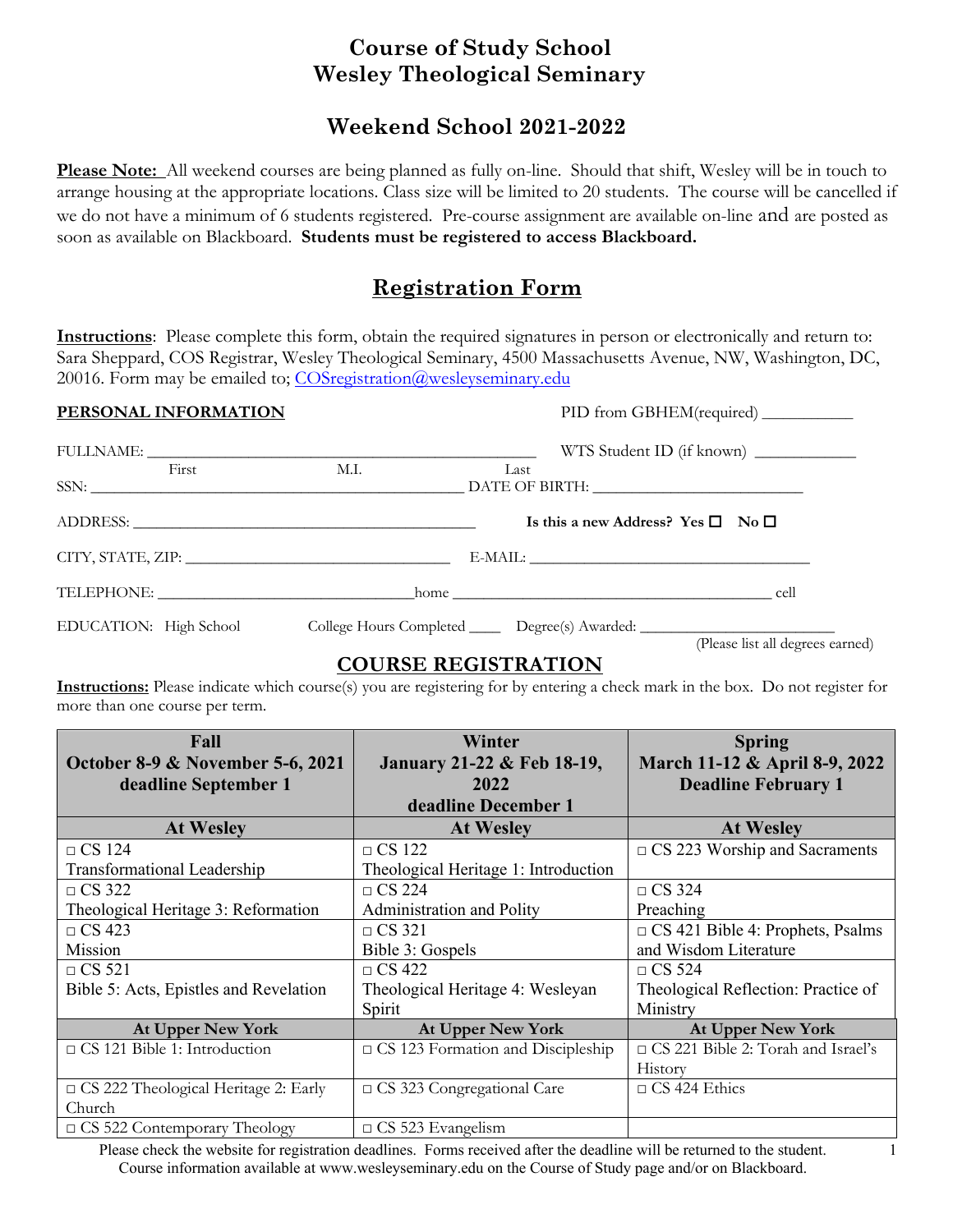| I am a Local Pastor (complete appointment information below)<br>Student. (Go to housing info)<br>APPOINTMENT INFORMATION:<br>I am appointed:<br>Full time<br>Part time<br>No appointment at this time<br>Name of the Church:<br>(COS students who have completed licensing school but are not appointed to a congregation may attend the COS<br>for one year without an appointment. The following year you must be under appointment to attend classes)<br><b>EMERGENCY CONTACT:</b> Please list the name and phone number of the person you wish to have contacted in<br>case of emergency, should we return to face to face teaching.<br>Cell<br>Work<br><b>REQUIRED SIGNATURES:</b> (This form will be returned to the student if either of these signatures is missing.)<br><b>STUDENT SIGNATURE:</b> I give authorization for my records at WTS to be reported to the Division of Ordained<br>Ministry and my Conference and/or District Board of Ordained Ministry.<br><b>CONFERENCE REGISTRAR SIGNATURE:</b> The above referenced Local Pastor is to attend Wesley Theological<br>Seminary Course of Study Weekend School 2021-2022.<br>We offer a scholarship for local pastors to attend Weekend Course of Study School. Yes No<br><b>DISTRICT SUPERINTENDENT SIGNATURE:</b> This Local Pastor is authorized by my District to attend Wesley<br>Theological Seminary Course of Study Weekend School 2021-2022. |  |  | WTS ID:                                  |  |  |  |
|--------------------------------------------------------------------------------------------------------------------------------------------------------------------------------------------------------------------------------------------------------------------------------------------------------------------------------------------------------------------------------------------------------------------------------------------------------------------------------------------------------------------------------------------------------------------------------------------------------------------------------------------------------------------------------------------------------------------------------------------------------------------------------------------------------------------------------------------------------------------------------------------------------------------------------------------------------------------------------------------------------------------------------------------------------------------------------------------------------------------------------------------------------------------------------------------------------------------------------------------------------------------------------------------------------------------------------------------------------------------------------------------------------------------------|--|--|------------------------------------------|--|--|--|
|                                                                                                                                                                                                                                                                                                                                                                                                                                                                                                                                                                                                                                                                                                                                                                                                                                                                                                                                                                                                                                                                                                                                                                                                                                                                                                                                                                                                                          |  |  | I am a Certificate for Christian Studies |  |  |  |
|                                                                                                                                                                                                                                                                                                                                                                                                                                                                                                                                                                                                                                                                                                                                                                                                                                                                                                                                                                                                                                                                                                                                                                                                                                                                                                                                                                                                                          |  |  |                                          |  |  |  |
|                                                                                                                                                                                                                                                                                                                                                                                                                                                                                                                                                                                                                                                                                                                                                                                                                                                                                                                                                                                                                                                                                                                                                                                                                                                                                                                                                                                                                          |  |  |                                          |  |  |  |
|                                                                                                                                                                                                                                                                                                                                                                                                                                                                                                                                                                                                                                                                                                                                                                                                                                                                                                                                                                                                                                                                                                                                                                                                                                                                                                                                                                                                                          |  |  |                                          |  |  |  |
|                                                                                                                                                                                                                                                                                                                                                                                                                                                                                                                                                                                                                                                                                                                                                                                                                                                                                                                                                                                                                                                                                                                                                                                                                                                                                                                                                                                                                          |  |  |                                          |  |  |  |
|                                                                                                                                                                                                                                                                                                                                                                                                                                                                                                                                                                                                                                                                                                                                                                                                                                                                                                                                                                                                                                                                                                                                                                                                                                                                                                                                                                                                                          |  |  |                                          |  |  |  |
|                                                                                                                                                                                                                                                                                                                                                                                                                                                                                                                                                                                                                                                                                                                                                                                                                                                                                                                                                                                                                                                                                                                                                                                                                                                                                                                                                                                                                          |  |  |                                          |  |  |  |
|                                                                                                                                                                                                                                                                                                                                                                                                                                                                                                                                                                                                                                                                                                                                                                                                                                                                                                                                                                                                                                                                                                                                                                                                                                                                                                                                                                                                                          |  |  |                                          |  |  |  |
|                                                                                                                                                                                                                                                                                                                                                                                                                                                                                                                                                                                                                                                                                                                                                                                                                                                                                                                                                                                                                                                                                                                                                                                                                                                                                                                                                                                                                          |  |  |                                          |  |  |  |
|                                                                                                                                                                                                                                                                                                                                                                                                                                                                                                                                                                                                                                                                                                                                                                                                                                                                                                                                                                                                                                                                                                                                                                                                                                                                                                                                                                                                                          |  |  |                                          |  |  |  |
|                                                                                                                                                                                                                                                                                                                                                                                                                                                                                                                                                                                                                                                                                                                                                                                                                                                                                                                                                                                                                                                                                                                                                                                                                                                                                                                                                                                                                          |  |  |                                          |  |  |  |
|                                                                                                                                                                                                                                                                                                                                                                                                                                                                                                                                                                                                                                                                                                                                                                                                                                                                                                                                                                                                                                                                                                                                                                                                                                                                                                                                                                                                                          |  |  |                                          |  |  |  |
|                                                                                                                                                                                                                                                                                                                                                                                                                                                                                                                                                                                                                                                                                                                                                                                                                                                                                                                                                                                                                                                                                                                                                                                                                                                                                                                                                                                                                          |  |  |                                          |  |  |  |
|                                                                                                                                                                                                                                                                                                                                                                                                                                                                                                                                                                                                                                                                                                                                                                                                                                                                                                                                                                                                                                                                                                                                                                                                                                                                                                                                                                                                                          |  |  |                                          |  |  |  |
|                                                                                                                                                                                                                                                                                                                                                                                                                                                                                                                                                                                                                                                                                                                                                                                                                                                                                                                                                                                                                                                                                                                                                                                                                                                                                                                                                                                                                          |  |  |                                          |  |  |  |
|                                                                                                                                                                                                                                                                                                                                                                                                                                                                                                                                                                                                                                                                                                                                                                                                                                                                                                                                                                                                                                                                                                                                                                                                                                                                                                                                                                                                                          |  |  |                                          |  |  |  |

Please check the website for registration deadlines. Forms received after the deadline will be returned to the student. Course information available at www.wesleyseminary.edu on the Course of Study page and/or on Blackboard.